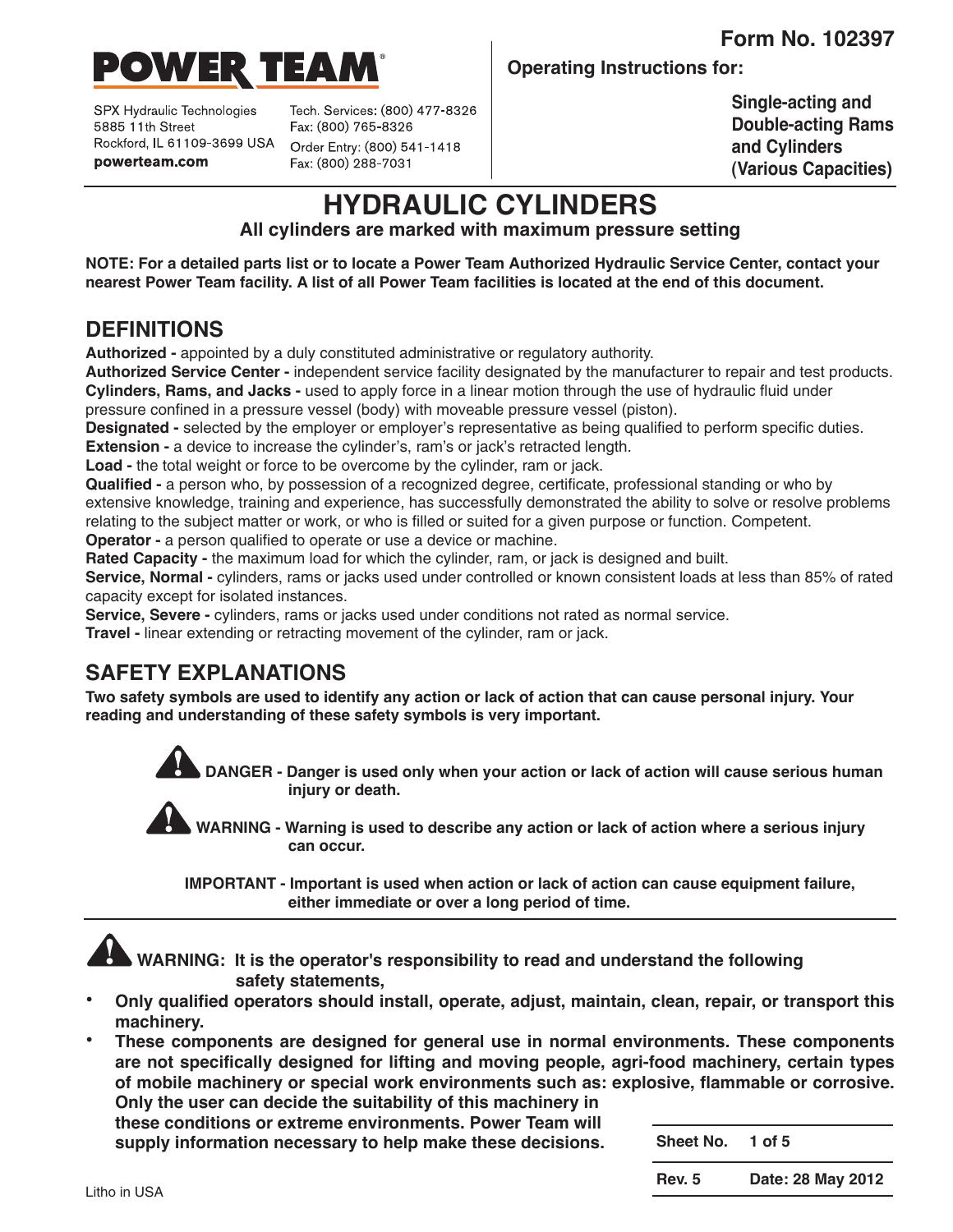# **SINGLE-ACTING HYDRAULIC SYSTEMS**

A basic single-acting hydraulic system consists of a manual or power pump that moves the hydraulic fluid, a hydraulic hose that carries the fluid, and a cylinder or ram that the fluid moves to do a job.

### **TYPICAL INSTALLATION**



# **DOUBLE-ACTING HYDRAULIC SYSTEMS**

A basic double-acting hydraulic system consists of a pump (which moves the hydraulic fluid), a double-acting cylinder or ram (to do the work), a hydraulic hose (which routes the fluid to the advance cylinder or ram port), a second hydraulic hose (which routes the fluid to the retract cylinder or ram port), and a control valve which can change the direction of the hydraulic fluid.

### **TYPICAL INSTALLATION**



NOTE: The capacity of a hydraulic system is determined by the effective area of the cylinder and the system **pressure.**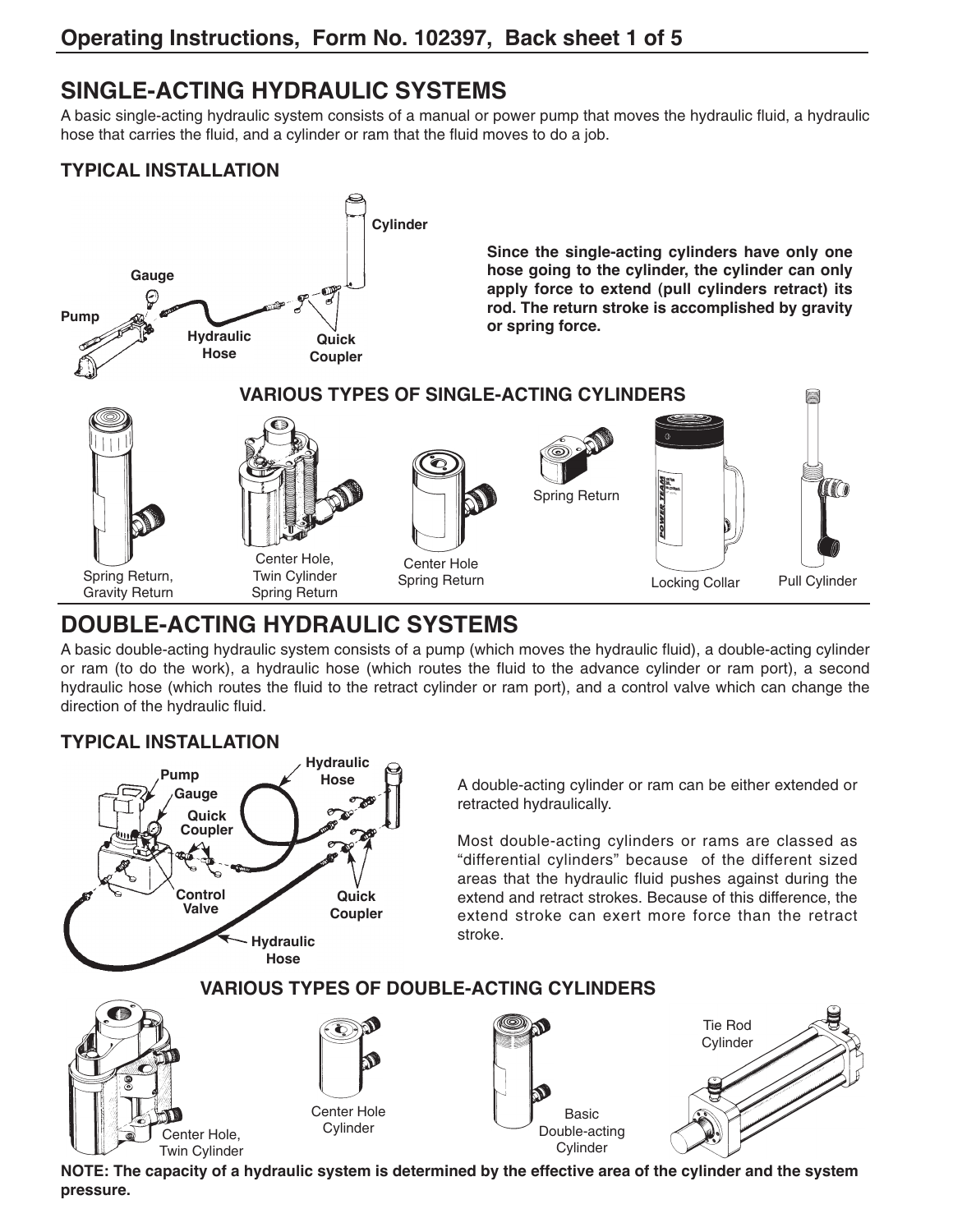# **SAFETY PRECAUTIONS**



- **DANGER • <sup>A</sup> double-acting cylinder or ram must have both hoses and all couplers securely connected to both ports. If one of the two ports is restricted or becomes disconnected, pressure will build and the cylinder, hose or coupler can burst, possibly causing serious injury or death.**
- **• When extending double-acting cylinders or rams, the retract port must not be restricted. A restricted retract port will prevent pressure from being released and the cylinder can burst, possibly causing serious injury or death.**
- **• DO NOT attempt to adjust or service the rod end relief valve on a double-acting cylinder or ram. If oil leakage is detected from this relief valve, discontinue use of the cylinder or ram immediately and contact your nearest Authorized Hydraulic Service Center. If improperly adjusted, the cylinder or ram could develop excessive pressure and cause the cylinder, hose or couplers to burst which could cause serious injury or death.**



- **• When extending a cylinder or ram under load, always insure that the coupler(s) or port thread(s) has (have) not been damaged or do(es) not come in contact with any rigid obstruction. If this condition does occur, the coupler's attaching threads may become stripped or pulled from the cylinder or ram resulting in the instantaneous release of high pressure hydraulic fluid, flying objects, and loss of the load. All of these possible results could cause serious injury or death.**
- **• When using a center-hole cylinder or ram, always support the base against a rigid, flat surface at least 75% as large as the cylinder or ram base. Failure to do so can damage the center standpipe resulting in the instantaneous release of high pressure hydraulic fluid and loss of load which can possibly cause serious injury or death.**
- **• Avoid off-center loads which could damage the cylinder or ram and/or cause loss of the load, possibly causing serious injury or death.**
- **• Control the load at all times. Do not drop the load. Especially on locking collar cylinders or rams because the threads may shear and cause loss of the load.**
- **• Properly rated adapters must be installed and used correctly for each application.**
- **• Cylinders with weep hole stroke limiters will expel high pressure oil through the bleed hole to the atmosphere if extended beyond the visual maximum stroke indication. If this occurs, seals must be replaced.**

**WARNING • All WARNING statements must be carefully observed to help prevent personal injury.**

### **Hydraulic Hoses and Fluid Transmission Lines**

- Avoid straight line tubing connections in short runs. Straight line runs do not provide for expansion and **contraction due to pressure and/or temperature changes. See diagrams in Set-up section of this form.**
- Eliminate stress in the tube lines. Long tubing runs should be supported by brackets or clips. Tubes **through bulkheads must have bulkhead fittings. This makes easy removal possible and helps support the tubing.**
- **• Before operating the pump, all hose connections must be tightened with the proper tools. Do not overtighten. Connections should only be tightened securely and leak-free. Overtightening can cause**

**premature thread failure or high pressure fittings to split at pressures lower than their rated capacities.**



| <b>Sheet No.</b> | 2 of 5            |
|------------------|-------------------|
| <b>Rev. 5</b>    | Date: 28 May 2012 |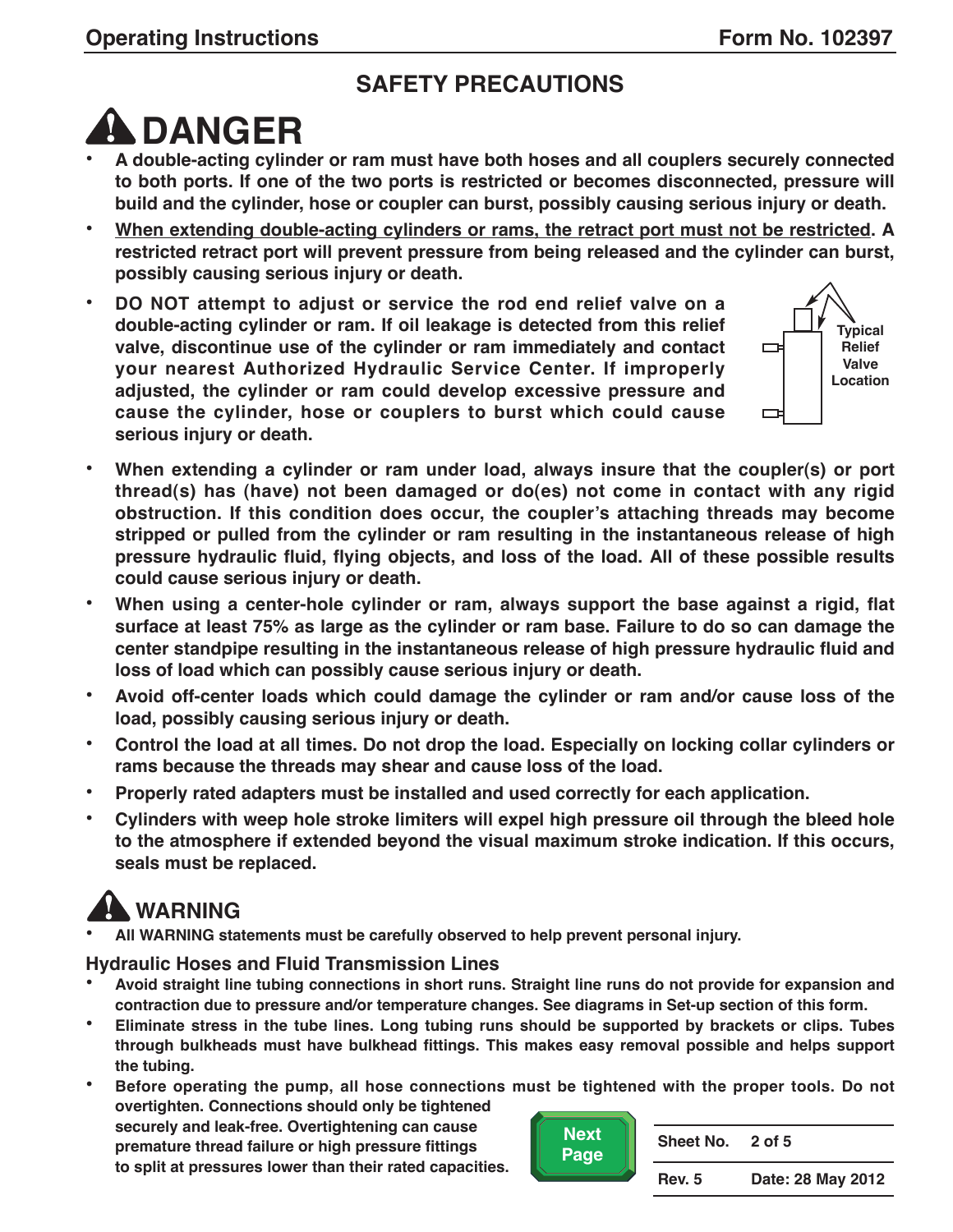- **SAFETY PRECAUTIONS (CONTINUED)**<br>• Should a hydraulic hose ever rupture, burst, or need to be disconnected, immediately shut off the pump and release all pressure. Never attempt to grasp a leaking pressurized hose with your hands. The force of **escaping hydraulic fluid could cause serious injury.**
- Do not subject the hose to potential hazard such as fire, sharp surfaces, extreme heat or cold, or heavy impact. Do not allow the hose to kink, twist, curl, crush, cut, or bend so tightly that the fluid flow within **the hose is blocked or reduced. Periodically inspect the hose for wear, because any of these conditions can damage the hose and possibly result in personal injury.**
- **• Do not use the hose to move attached equipment. Stress can damage the hose and possibly cause personal injury.**
- Hose material and coupler seals must be compatible with the hydraulic fluid used. Hoses also must not **come in contact with corrosive materials such as creosote-impregnated objects and some paints. Hose deterioration due to corrosive materials can result in personal injury. Consult the manufacturer before painting a hose. Never paint a coupler.**

#### **Cylinder**

- The user must be a qualified operator familiar with the correct operation, maintenance, and use of the **cylinder(s). Lack of knowledge in any of these areas can lead to personal injury.**
- **• Read and understand all safety and warning decals and instructions.**
- **• Use only approved accessories and approved hydraulic fluid. Hoses, seals and all components used in a system must be compatible with the hydraulic fluid used.**
- **• Do not exceed the rated capacities of the cylinders. Excess pressure can result in personal injury.**
- **• Inspect each cylinder and coupler before each shift or usage to prevent unsafe conditions from developing.**
- **• Do not use cylinders if they are damaged, altered or in poor condition.**
- **• Do not use cylinders with bent or damaged couplers or damaged port threads.**
- **• Under certain conditions, the use of an extension with a hydraulic cylinder may not be advisable and could present a dangerous condition.**
- **• Avoid pinch points or crush points that can be created by the load or parts of the cylinder.**
- **• To help prevent material fatigue if the cylinder is to be used in a continuous application, the load should not exceed 85% of the rated capacity or stroke.**
- **• The RT1004 cylinder has an internal stroke limiting device which may be damaged by sudden movement of the piston rods. If damage is suspected, have the stroke limiting plunger and spring inspected/replaced by a qualified person.**
- Cylinder must be on a stable base which is able to support the load while pushing or lifting.
- To help prevent personal injury, use shims, friction material or constraints to prevent slippage of the base **or load.**
- **• Do not set poorly-balanced or off-center loads on a cylinder. The load can tip or the cylinder can "kick out" and cause personal injury.**
- **• Do not use the locking collar on a threaded piston as a stop. The threads may shear resulting in loss of the load.**
- **• Do not create an uneven fulcrum and lever condition or overload condition where force exerted by one cylinder on a lever will intensify downward force on a pressure-checked cylinder at the other end of the lever. For example: If straightening an axle as illustrated, when cylinder A extends, and uneven fulcrum and lever condition will intensify force downward on pressure-checked cylinder B. The pressure created in cylinder B will be increased to dangerously high levels.**

**• If this component is used to lift or lower loads, be certain that the load is under operator control at all times and that others are clear of the load. Do not drop the load.**

**• As the load is lifted, use blocking and cribbing to guard against a falling load.**





Note: Shaded areas reflect last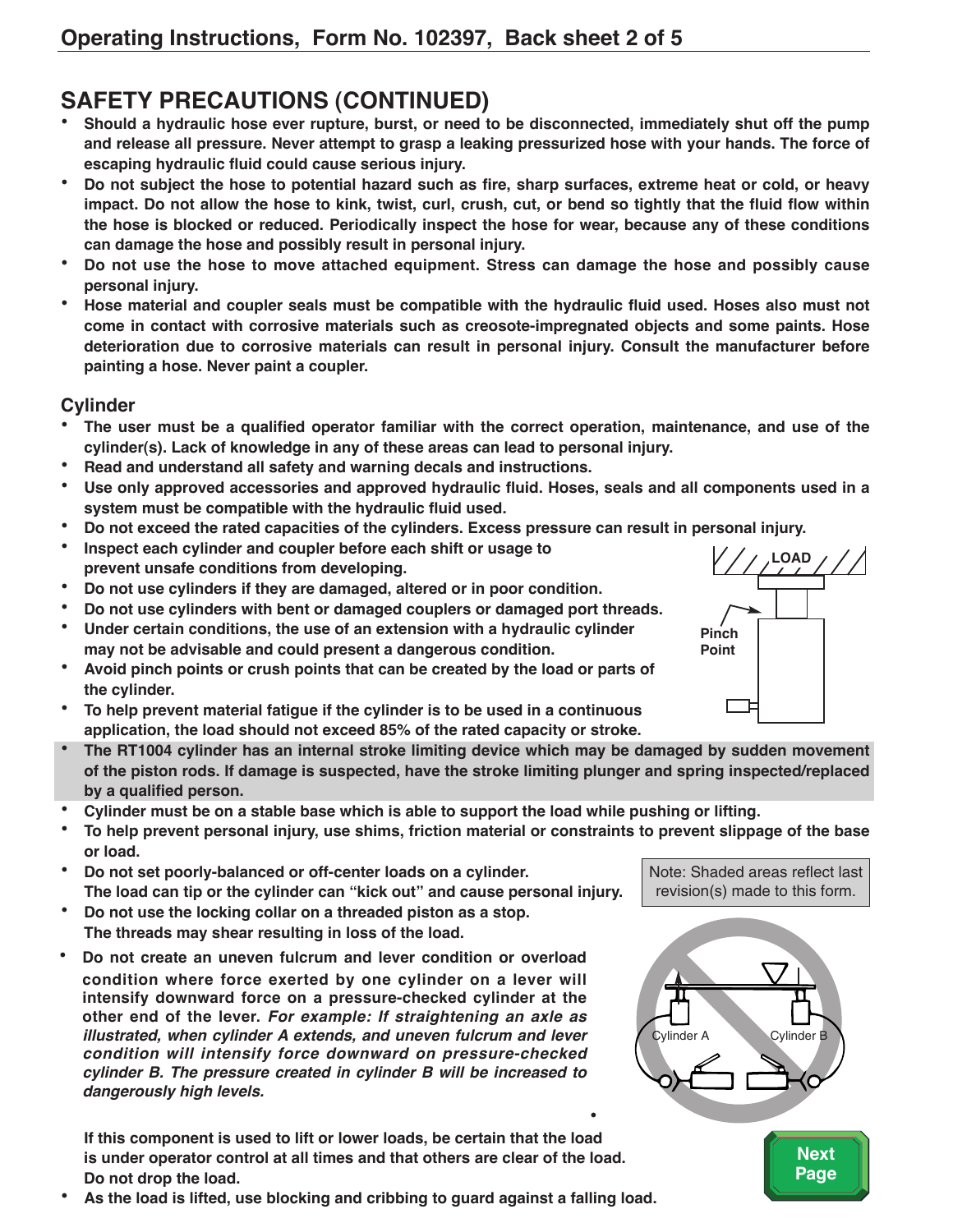- **SAFETY PRECAUTIONS (CONTINUED)**<br>• To help prevent personal injury, do not allow personnel to go under or work on a load before it is properly **cribbed or blocked. All personnel must be clear of the load before lowering.**
- Never use extreme heat to disassemble a hydraulic cylinder or ram. Metal fatigue and/or seal damage will **result and can lead to unsafe operating conditions.**
- **• Use extreme caution when disassembling a spring return cylinder. All springs can store energy which can be released suddenly and cause personal injury. Mechanically restrain the gland nut or end cap when disassembling any compressed or extended cylinders which have an internally compressed spring. Consult the parts list to determine the type of spring loading. Observe all warnings and cautions.**
- **• The guide cannot cover every hazard or situation so always do the job with SAFETY FIRST.**

#### **IMPORTANT:**

- **• Keep the cylinder clean at all times.**
- While at a job site, when the cylinder is not in use, keep the piston rod fully retracted and upside down.
- Use an approved, high-grade pipe thread sealant to seal all hydraulic connections. PTFE tape can be used if only one layer of tape is used and it is applied carefully (two threads back) to prevent the tape from being pinched by the coupler and broken off inside the pipe end. Any loose pieces of tape could travel **through the system and obstruct the flow of fluid or cause jamming of precision-fit parts.**
- **• Always use protective covers on disconnected quick couplers.**
- When mounting cylinders or rams using the internal piston rod threads, collar threads, threaded tie rods or base mounting holes, the threads must be fully engaged. Always use SAE grade 8 or better fasteners **when attaching components to cylinders or rams and tighten securely.**
- **• Limiting the stroke on spring return cylinders will prolong spring life.**
- **• Limiting the stroke and pressure on all cylinders will prolong their life.**

# **INTRODUCTION**

These instructions are written to help you, the user, more effectively use and maintain your single-acting or doubleacting cylinders and rams. If any questions, please call your nearest Power Team facility (see listing).

#### NOTE: For a detailed parts list or to locate a Power Team Authorized Hydraulic Service Center, contact your nearest Power Team facility. A list of all Power Team facilities is located at the end of this document.

Some of the information included in these instructions was selected from A.N.S.I. B30.1 and applies to the construction, installation, operation, inspection and maintenance of hydraulic cylinders. It is strongly recommended that you read A.N.S.I. B30.1 to answer any questions not covered in these instructions. The complete A.N.S.I. B30.1 standard which contains additional information can be obtained at a nominal cost from the American Society of Mechanical Engineers, United Engineering Center, 345 East 47th, New York, New York 10017.

An inspection checklist (Form No. 105503) is available on request from your nearest Power Team facility.

# **SYSTEM EVALUATION**

Your cylinder, hose(s), couplings and pump all must be rated for the same maximum operating pressure, correctly connected and compatible with the hydraulic fluid used. An improperly matched system can cause the system to fail and possibly cause serious injury. If you are in doubt, consult your nearest Power Team facility.

Note: Shaded areas reflect last revision(s) made to this form.

| Sheet No.     | 3 of 5            |
|---------------|-------------------|
| <b>Rev. 5</b> | Date: 28 May 2012 |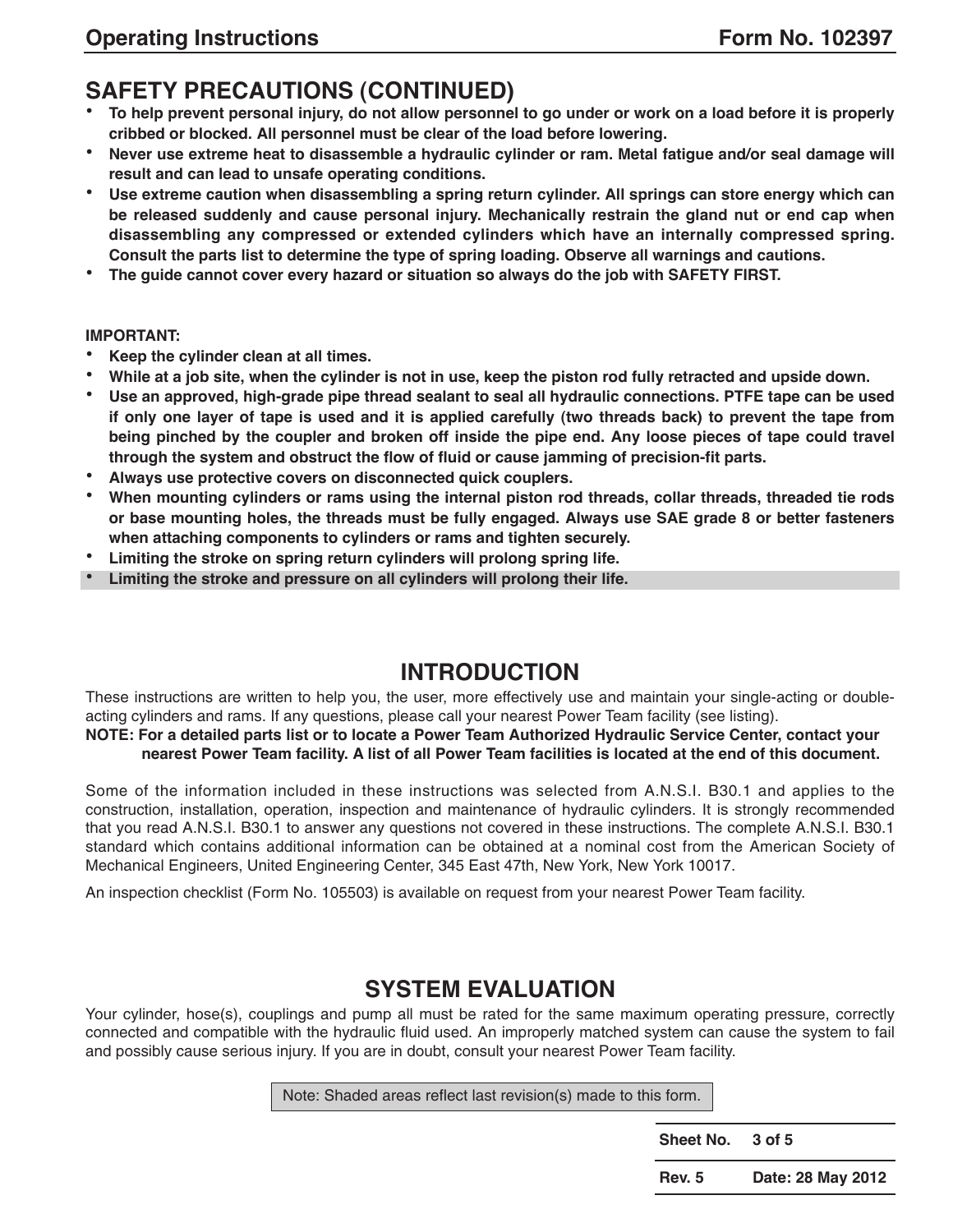# **SET-UP**

#### **HYDRAULIC CONNECTIONS**

Remove the thread protectors or dust covers from the hydraulic ports if applicable. Clean the areas around the fluid ports of the pump and cylinder. Inspect all threads and fittings for signs of wear or damage, and replace as needed. Clean all hose ends, couplers and union ends. Connect all hose assemblies to the pump and cylinder. Use an approved, high-grade pipe sealant (such as Power Team HTS6) to seal all hydraulic connections. Tighten securely and leak-free but do not overtighten.

Hydraulic lines and fittings can act as restrictors as the cylinder or ram retracts. The restricting or slowing of the fluid flow causes back pressure that slows the cylinder's or ram's return. Return speed also varies because of the application, condition of the cylinder or ram, inside diameter of hose or fitting, length of the hose, and the temperature and viscosity of the hydraulic fluid.



#### **BLEEDING THE SYSTEM**

After all connections are made, the hydraulic system must be bled of any trapped air. Refer to the diagrams below.

With no load on the system and the pump vented and positioned higher than the cylinder or ram, cycle the system several times. If you are in doubt about venting your pump, read the operating instructions for your pump. Check the reservoir for possible low fluid level and fill to proper level with approved, compatible hydraulic fluid as necessary.





**System with a single-acting cylinder System with a double-acting cylinder**

**IMPORTANT: Some spring return cylinders or rams have a cavity in the rod which forms an air pocket. This type of cylinder or ram should be bled when positioned upside down or lying on its side with the port facing upward.**

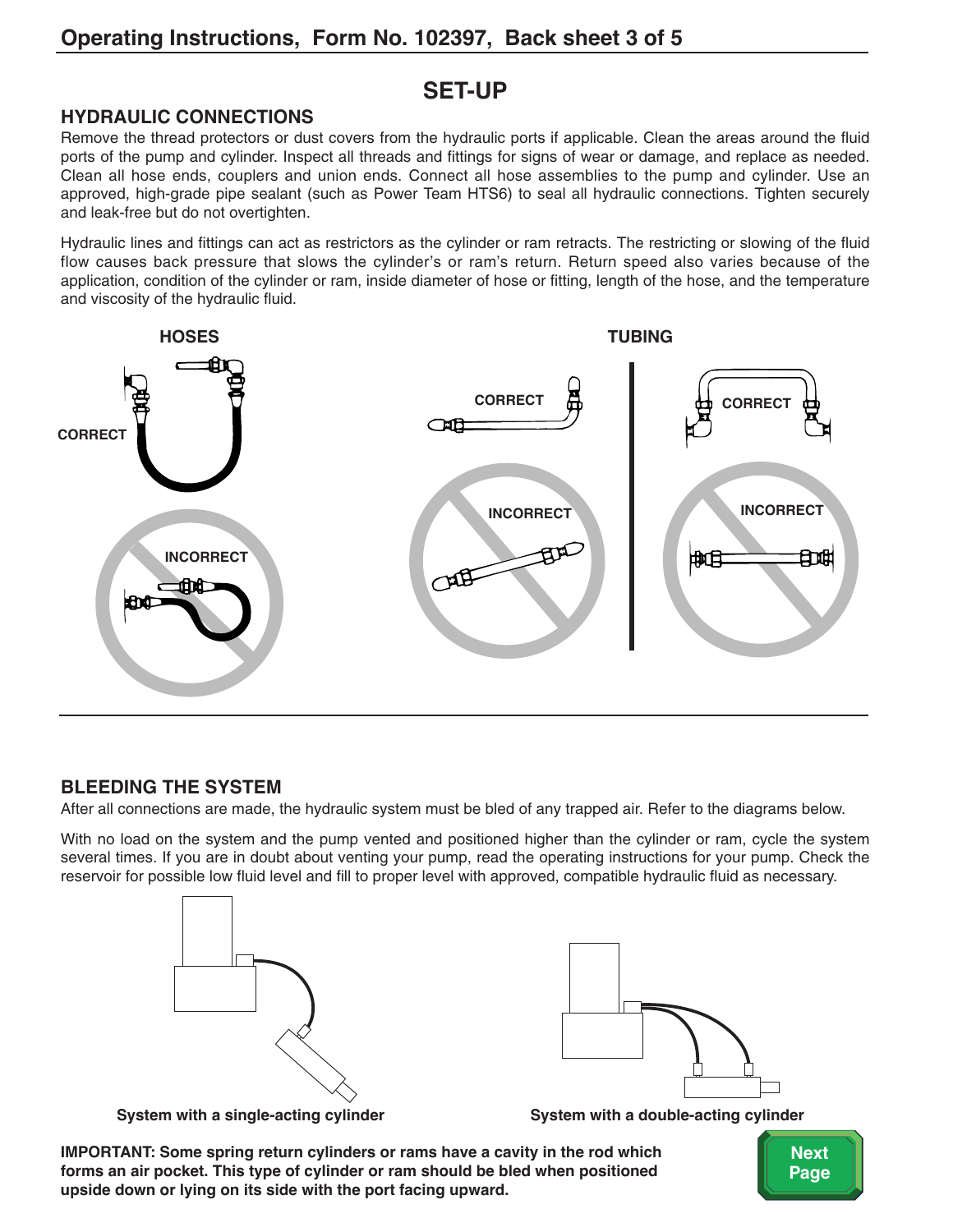# **SET-UP (CONTINUED)**

#### **INSPECTION**

**Before each use,** visually inspect for the following items:

- 1. Cracked or damaged cylinder
- 2. Excessive wear, bending, damage, or insufficient thread engagement
- 3. Leaking hydraulic fluid
- 4. Scored or damaged piston rod
- 5. Improperly functioning swivel heads and caps
- 6. Loose bolts
- 7. Damaged or improperly assembled accessory equipment
- 8. Modified, welded, or altered equipment
- 9. Bent or damaged couplers or port threads

**Preventive Maintenance** (yearly or sooner, if the cylinder or ram condition suggests damage) - Visual examination by the operator or other designated personnel with a dated and signed equipment record.

# **RAM AND CYLINDER MAINTENANCE**

- **• Always use clean, approved hydraulic fluid and change as needed.**
- **• Any exposed threads (male or female) must be cleaned and lubricated regularly, and protected from damage.**
- If a cylinder or ram has been exposed to rain, snow, sand, grit-laden air, or any corrosive environment it **must be cleaned, lubricated, and protected immediately after exposure.**

#### **PERIODIC CLEANING**

A routine should be established to keep the hydraulic system as free from dirt as possible. All unused couplers must be sealed with dust covers. All hose connections must be free of dirt and grime. Any equipment attached to the cylinder must be kept clean. Use only Power Team hydraulic fluid and change as recommended or sooner if the fluid becomes contaminated (never exceed 300 hours).

#### **STORAGE**

#### Single-acting and Center Hole Cylinders

Single-acting and center hole cylinders and rams should be stored in a vertical position with the rod end down in a **dry**, well-protected area where they will not be exposed to corrosive vapors, dust or other harmful elements.

When a single-acting cylinder or ram has not been used for a period of three (3) months it should be connected to a pump and be fully extended and then retracted. This cycle will lubricate the cylinder walls thereby reducing the potential for rust formation on the cylinder walls.

#### Double-acting Cylinders

Double-acting cylinders and rams should be stored in a vertical position with the rod end down in a **dry**, wellprotected area where they will not be exposed to corrosive vapors, dust or other harmful elements.

If a double-acting cylinder or ram has been stored for a year or more, it must be thoroughly inspected before it is used.

| Sheet No.     | 4 of 5            |
|---------------|-------------------|
| <b>Rev. 5</b> | Date: 28 May 2012 |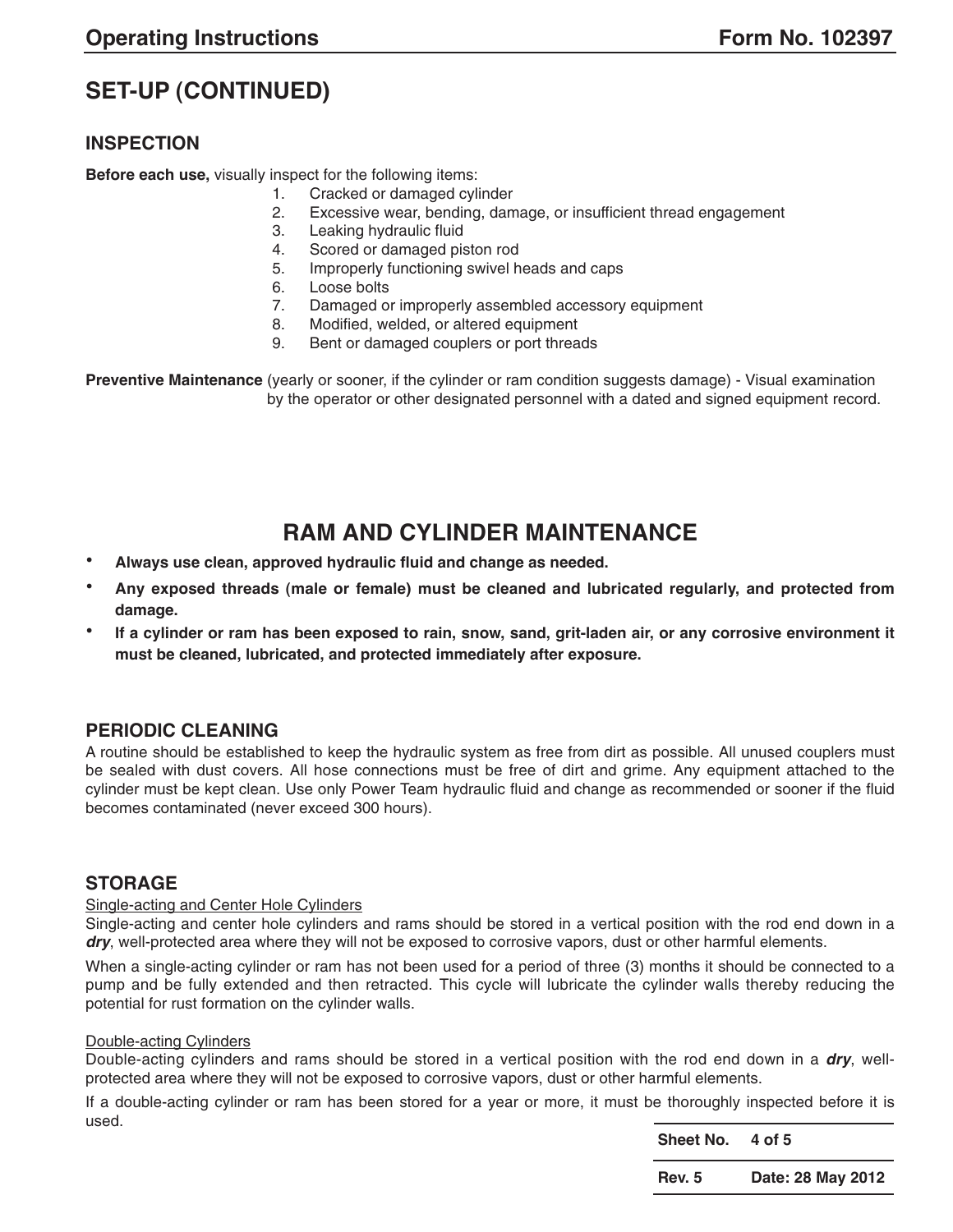# **TROUBLE-SHOOTING GUIDE**

#### **IMPORTANT:**

**• The following trouble-shooting and repair procedures should be performed by qualified personnel familiar with this equipment. Use the proper equipment when trouble-shooting!**

#### **NOTE:**

**• All the following statements may not apply to your particular model of cylinder or ram. Use the guide as a general reference for trouble-shooting.**

| <b>PROBLEM</b>                                                         | <b>CAUSE</b>                                                                                                                                                                                                                                                                                               | <b>SOLUTION</b>                                                                                                                                                                                                                                                                                                                                                                                                                                                                          |
|------------------------------------------------------------------------|------------------------------------------------------------------------------------------------------------------------------------------------------------------------------------------------------------------------------------------------------------------------------------------------------------|------------------------------------------------------------------------------------------------------------------------------------------------------------------------------------------------------------------------------------------------------------------------------------------------------------------------------------------------------------------------------------------------------------------------------------------------------------------------------------------|
| <b>Erratic action</b>                                                  | 1. Air in system or pump cavitation<br>2. Internal leakage in double-acting<br>cylinders or external leakage in<br>single-acting cylinders<br>3. Cylinder sticking or binding                                                                                                                              | 1. Add fluid, bleed air and check<br>for leaks<br>2. Replace worn packings. Check<br>for excessive contamination or<br>wear. Replace contaminated<br>fluid as necessary.<br>3. Check for dirt or leaks. Check<br>for bent, misaligned, worn parts<br>or defective packings.                                                                                                                                                                                                              |
| <b>Cylinder/Ram does not move</b>                                      | 1. Loose couplers<br>2. Faulty coupler<br>3. Improper valve position<br>4. Low or no hydraulic fluid in pump<br>reservoir<br>5. Air-locked pump<br>6. Pump not operating<br>7. Load is above the capacity of the<br>system<br>8. Fluid leaks out of rod end relief<br>valve (double-acting cylinders only) | 1. Tighten couplers<br>2. Verify that female coupler is not<br>locked up (ball wedged into<br>seat). Replace both female and<br>male couplers.<br>3. Close release valve or shift to<br>new position<br>4. Fill and bleed the system<br>5. Prime pump per pump<br>operating instructions<br>6. Check pump's operating<br>instructions<br>7. Use the correct equipment<br>8. Make sure all couplers are fully<br>coupled. Contact your nearest<br>Authorized Hydraulic Service<br>Center. |
| <b>Cylinder/Ram extends only partially</b>                             | 1. Pump reservoir is low on hydraulic<br>fluid<br>2. Load is above the capacity of the<br>system<br>3. Cylinder piston rod binding                                                                                                                                                                         | 1. Fill and bleed the system<br>2. Use the correct equipment<br>3. Check for dirt or leaks. Check<br>for bent, misaligned, worn parts<br>or defective packings.                                                                                                                                                                                                                                                                                                                          |
| <b>Cylinder/Ram moves slower than</b><br>normal<br><b>Next</b><br>Page | 1. Loose connection or coupler<br>2. Restricted hydraulic line or fitting<br>3. Pump not working correctly<br>4. Cylinder seals leaking                                                                                                                                                                    | 1. Tighten<br>2. Clean and replace if damaged<br>3. Check pump operating<br>instructions<br>4. Replace worn seals. Check for<br>excessive contamination or<br>wear                                                                                                                                                                                                                                                                                                                       |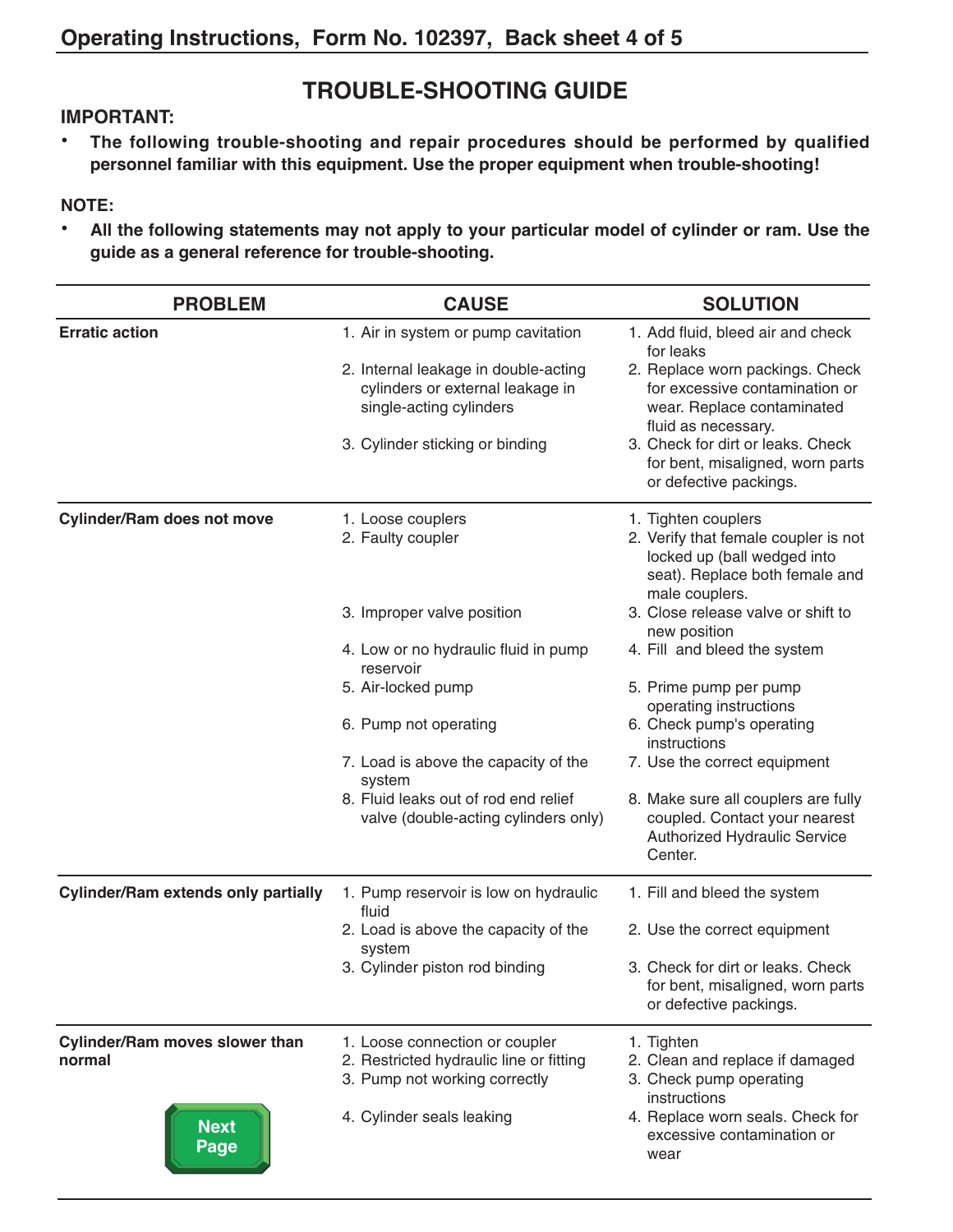# **TROUBLE-SHOOTING GUIDE (CONTINUED)**

| <b>PROBLEM</b>                                                         | <b>CAUSE</b>                                                                                                                                                                            | <b>SOLUTION</b>                                                                                                                                                                                                                                                                                                                                                                                  |
|------------------------------------------------------------------------|-----------------------------------------------------------------------------------------------------------------------------------------------------------------------------------------|--------------------------------------------------------------------------------------------------------------------------------------------------------------------------------------------------------------------------------------------------------------------------------------------------------------------------------------------------------------------------------------------------|
| <b>Cylinder/Ram moves but does not</b><br>maintain pressure            | 1. Leaky connection<br>2. Cylinder seals leaking<br>3. Pump or valve malfunctioning                                                                                                     | 1. Clean, reseal with thread<br>sealant and tighten connection<br>2. Replace worn seals. Check for<br>excessive contamination or<br>wear. Replace contaminated<br>fluid as necessary.<br>3. Check pump or valve operating<br>instructions                                                                                                                                                        |
| Cylinder/Ram leaks hydraulic fluid                                     | 1. Worn or damaged seals<br>2. Loose connections<br>3. Rod end relief valve has activated<br>(double-acting cylinders only)                                                             | 1. Replace worn seals. Check for<br>excessive contamination or<br>wear. Replace contaminated<br>fluid as necessary.<br>2. Clean, reseal with thread<br>sealant and tighten connection<br>3. Make sure all couplers are fully<br>coupled.<br>a. If relief valve is still leaking,<br>do not attempt to service this<br>component. Contact your<br>nearest Authorized Hydraulic<br>Service Center. |
| <b>Cylinder/Ram will not retract or</b><br>retracts slower than normal | 1. Pump release valve closed<br>2. Loose couplers<br>3. Blocked hydraulic lines<br>4. Weak or broken retraction springs<br>5. Cylinder damaged internally<br>6. Pump reservoir too full | 1. Open pump release valve<br>2. Tighten couplers<br>3. Clean and flush<br>4. Send to service center for repair<br>5. Send to service center for repair<br>6. Drain hydraulic fluid to correct<br>level                                                                                                                                                                                          |

| Sheet No.     | 5 of 5            |
|---------------|-------------------|
| <b>Rev. 5</b> | Date: 28 May 2012 |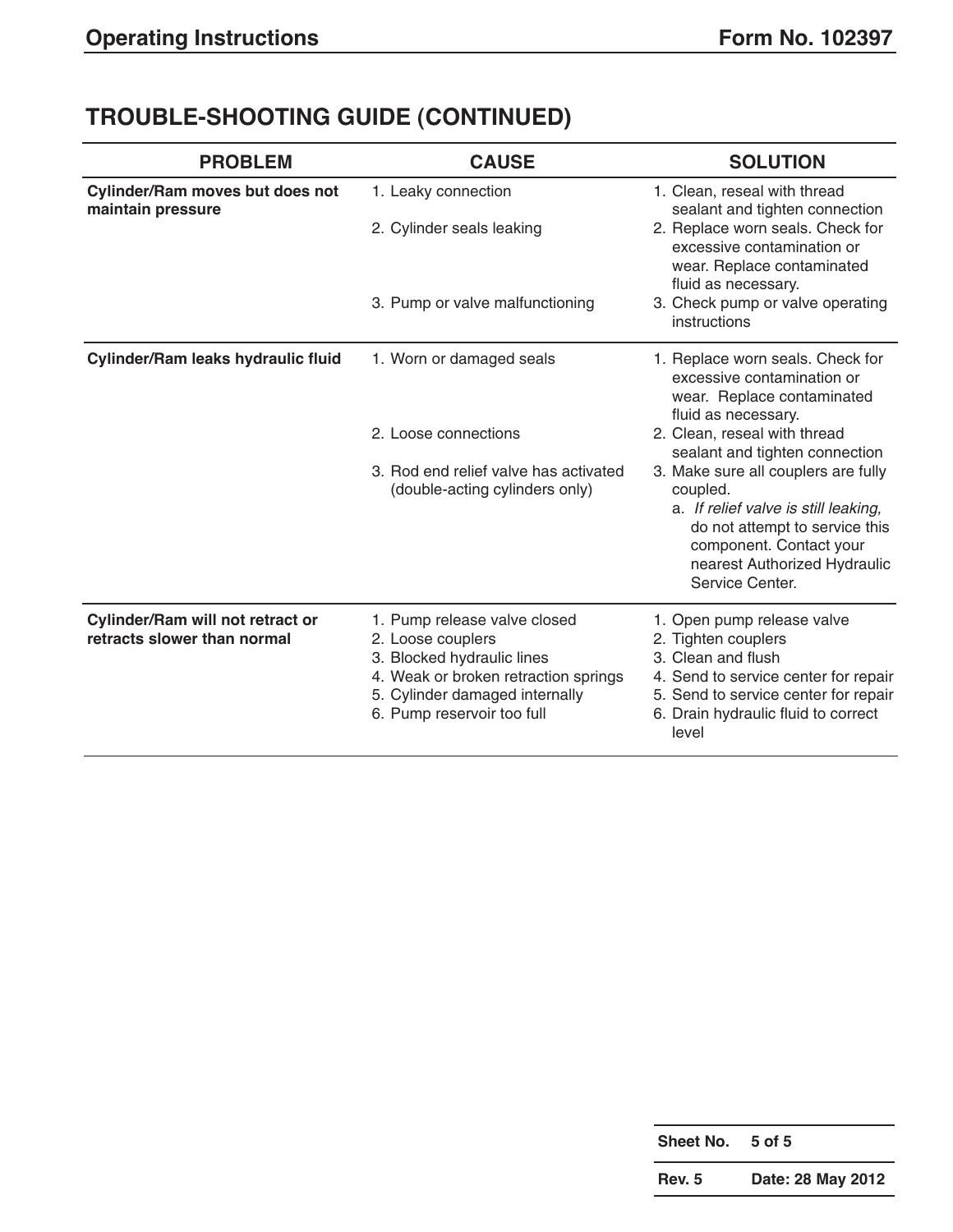## **POWER TEAM FACILITIES**



WORLD HEADQUARTERS THE AMERICAS CUSTOMER SERVICE CENTER 5885 11TH STREET ROCKFORD, ILLINOIS 61109 TEL: 1-815-874-5556 CUSTOMER SERVICE/ORDER ENTRY **E-MAIL: INFOASIA@POWERTEAM.COM** TEL: 1-800-541-1418 FAX: 1-800-288-7031

ASIA PACIFIC CUSTOMER SERVICE CENTER 7 GUL CIRCLE SINGAPORE 629563, SINGAPORE TEL: (65) 6265-3343

**E-MAIL: INFO@POWERTEAM.COM**

EUROPEAN CUSTOMER SERVICE CENTER ALBERT THIJSSRAAT 12 6471 WX EYGELSHOVEN THE NETHERLANDS TEL: (31) 45 5678877 FAX: (31) 45 5678878

**EMAIL: INFOEUROPE@POWERTEAM.COM**

CHINA (CCSC)

NO: 1568, HUA SHAN ROAD, TREASURY BUILDING, 11TH FLOOR, SHANGHAI 200052, CHINA TEL: 86 (21) 2208 5888 FAX: 86 (21) 2208 5682

**EMAIL: INFOCHINA@POWERTEAM.COM**